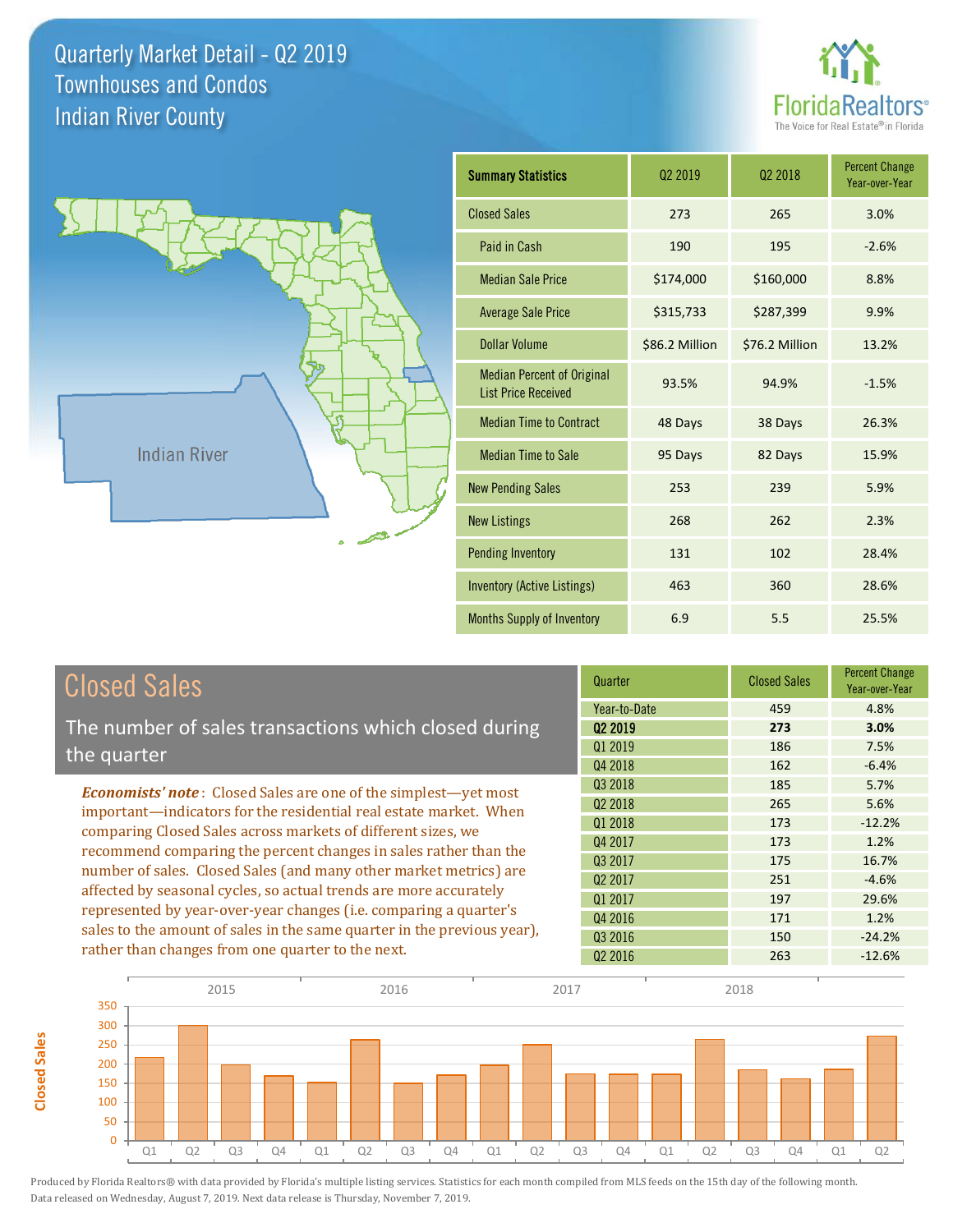**Cash Sales**



| Cash Sales                                                                     | Quarter             | <b>Cash Sales</b> | <b>Percent Change</b><br>Year-over-Year |
|--------------------------------------------------------------------------------|---------------------|-------------------|-----------------------------------------|
|                                                                                | Year-to-Date        | 325               | $-1.5%$                                 |
| The number of Closed Sales during the quarter in                               | 02 2019             | 190               | $-2.6%$                                 |
| which buyers exclusively paid in cash                                          | 01 2019             | 135               | $0.0\%$                                 |
|                                                                                | Q4 2018             | 100               | $-12.3%$                                |
|                                                                                | 03 2018             | 117               | $-12.7%$                                |
|                                                                                | 02 2018             | 195               | 2.6%                                    |
| <b>Economists' note:</b> Cash Sales can be a useful indicator of the extent to | 01 2018             | 135               | $-4.9%$                                 |
| which investors are participating in the market. Why? Investors are            | Q4 2017             | 114               | $-13.0%$                                |
| far more likely to have the funds to purchase a home available up front,       | 03 2017             | 134               | 34.0%                                   |
| whereas the typical homebuyer requires a mortgage or some other                | Q <sub>2</sub> 2017 | 190               | $-0.5%$                                 |
| form of financing. There are, of course, many possible exceptions, so          | 01 2017             | 142               | 11.8%                                   |
| this statistic should be interpreted with care.                                | 04 2016             | 131               | $-5.8%$                                 |
|                                                                                | Q3 2016             | 100               | $-30.6%$                                |



# Cash Sales as a Percentage of Closed Sales

The percentage of Closed Sales during the quarter which were Cash Sales

*Economists' note* : This statistic is simply another way of viewing Cash Sales. The remaining percentages of Closed Sales (i.e. those not paid fully in cash) each quarter involved some sort of financing, such as mortgages, owner/seller financing, assumed loans, etc.

| Quarter             | <b>Percent of Closed</b><br>Sales Paid in Cash | <b>Percent Change</b><br>Year-over-Year |
|---------------------|------------------------------------------------|-----------------------------------------|
| Year-to-Date        | 70.8%                                          | $-6.0%$                                 |
| 02 2019             | 69.6%                                          | $-5.4%$                                 |
| 01 2019             | 72.6%                                          | $-6.9%$                                 |
| Q4 2018             | 61.7%                                          | $-6.4%$                                 |
| Q3 2018             | 63.2%                                          | $-17.5%$                                |
| Q <sub>2</sub> 2018 | 73.6%                                          | $-2.8%$                                 |
| Q1 2018             | 78.0%                                          | 8.2%                                    |
| Q4 2017             | 65.9%                                          | $-14.0%$                                |
| Q3 2017             | 76.6%                                          | 14.8%                                   |
| Q <sub>2</sub> 2017 | 75.7%                                          | 4.3%                                    |
| 01 2017             | 72.1%                                          | $-13.8%$                                |
| Q4 2016             | 76.6%                                          | $-6.8%$                                 |
| Q3 2016             | 66.7%                                          | $-8.3%$                                 |
| Q <sub>2</sub> 2016 | 72.6%                                          | $-7.8%$                                 |
|                     |                                                |                                         |

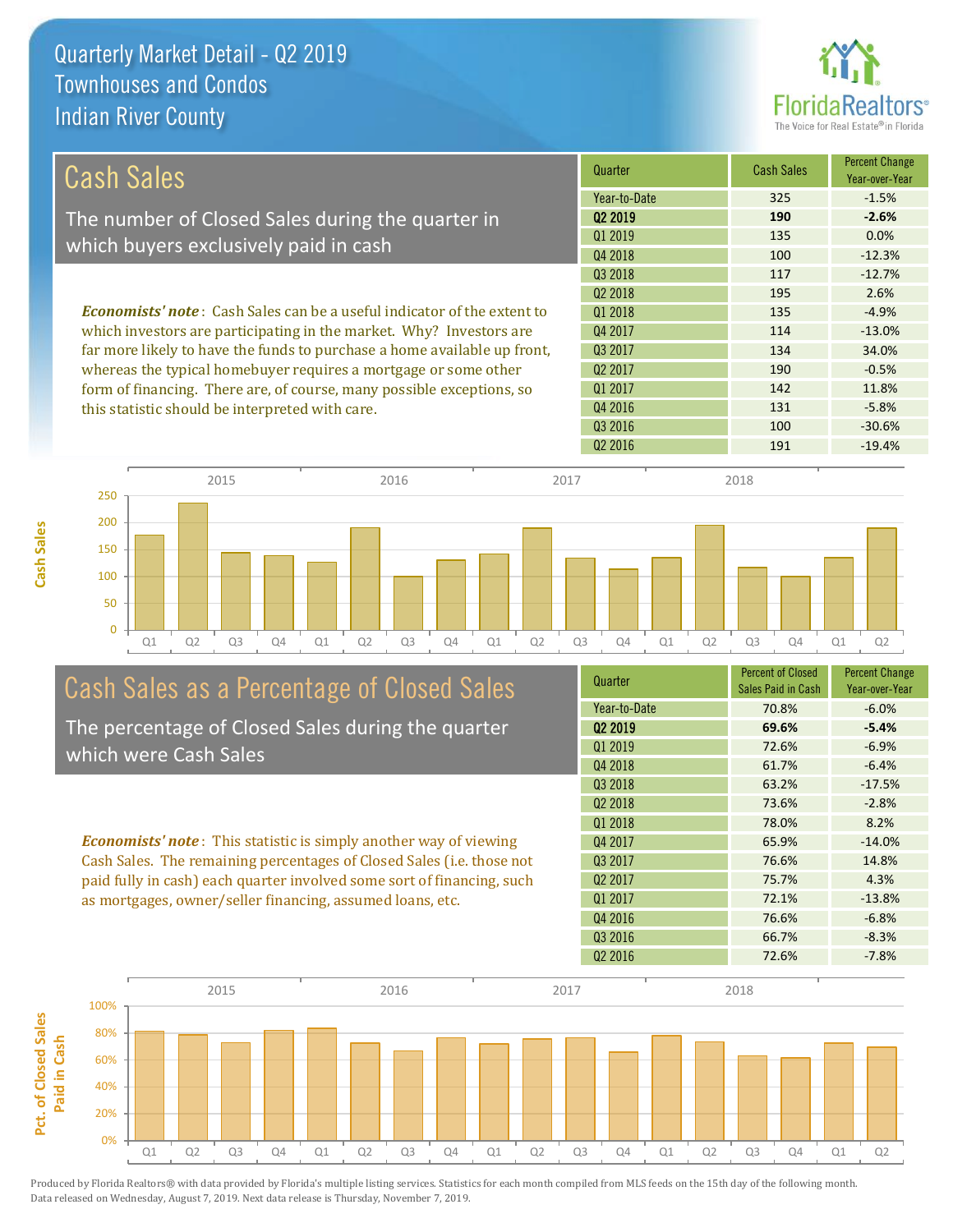

# Median Sale Price

The median sale price reported for the quarter (i.e. 50% of sales were above and 50% of sales were below)

*Economists' note* : Median Sale Price is our preferred summary statistic for price activity because, unlike Average Sale Price, Median Sale Price is not sensitive to high sale prices for small numbers of homes that may not be characteristic of the market area. Keep in mind that median price trends over time are not always solely caused by changes in the general value of local real estate. Median sale price only reflects the values of the homes that *sold* each quarter, and the mix of the types of homes that sell can change over time.

| Quarter             | <b>Median Sale Price</b> | <b>Percent Change</b><br>Year-over-Year |
|---------------------|--------------------------|-----------------------------------------|
| Year-to-Date        | \$167,750                | 15.7%                                   |
| Q <sub>2</sub> 2019 | \$174,000                | 8.8%                                    |
| Q1 2019             | \$156,950                | 20.7%                                   |
| Q4 2018             | \$158,500                | 15.1%                                   |
| Q3 2018             | \$148,950                | 14.6%                                   |
| Q <sub>2</sub> 2018 | \$160,000                | $-1.5%$                                 |
| Q1 2018             | \$130,000                | 6.6%                                    |
| Q4 2017             | \$137,750                | 11.5%                                   |
| Q3 2017             | \$130,000                | 0.0%                                    |
| Q <sub>2</sub> 2017 | \$162,500                | 22.2%                                   |
| Q1 2017             | \$122,000                | 11.7%                                   |
| Q4 2016             | \$123,500                | 9.3%                                    |
| Q3 2016             | \$130,000                | 16.1%                                   |
| Q <sub>2</sub> 2016 | \$133,000                | 5.6%                                    |



### Average Sale Price

The average sale price reported for the quarter (i.e. total sales in dollars divided by the number of sales)

*Economists' note* : Usually, we prefer Median Sale Price over Average Sale Price as a summary statistic for home prices. However, Average Sale Price does have its uses—particularly when it is analyzed alongside the Median Sale Price. For one, the relative difference between the two statistics can provide some insight into the market for higher-end homes in an area.

| Quarter             | <b>Average Sale Price</b> | <b>Percent Change</b><br>Year-over-Year |
|---------------------|---------------------------|-----------------------------------------|
| Year-to-Date        | \$300,091                 | 14.9%                                   |
| Q2 2019             | \$315,733                 | 9.9%                                    |
| Q1 2019             | \$277,132                 | 25.4%                                   |
| Q4 2018             | \$284,515                 | 40.6%                                   |
| Q3 2018             | \$221,186                 | $-1.6%$                                 |
| Q <sub>2</sub> 2018 | \$287,399                 | 8.4%                                    |
| Q1 2018             | \$221,053                 | $-17.8%$                                |
| Q4 2017             | \$202,380                 | $-4.0%$                                 |
| 03 2017             | \$224,740                 | 6.5%                                    |
| Q <sub>2</sub> 2017 | \$265,071                 | 19.6%                                   |
| Q1 2017             | \$269,049                 | 18.9%                                   |
| Q4 2016             | \$210,855                 | $-12.5%$                                |
| Q3 2016             | \$211,095                 | 11.2%                                   |
| Q <sub>2</sub> 2016 | \$221,596                 | 14.4%                                   |



**Average Sale Price Average Sale Price**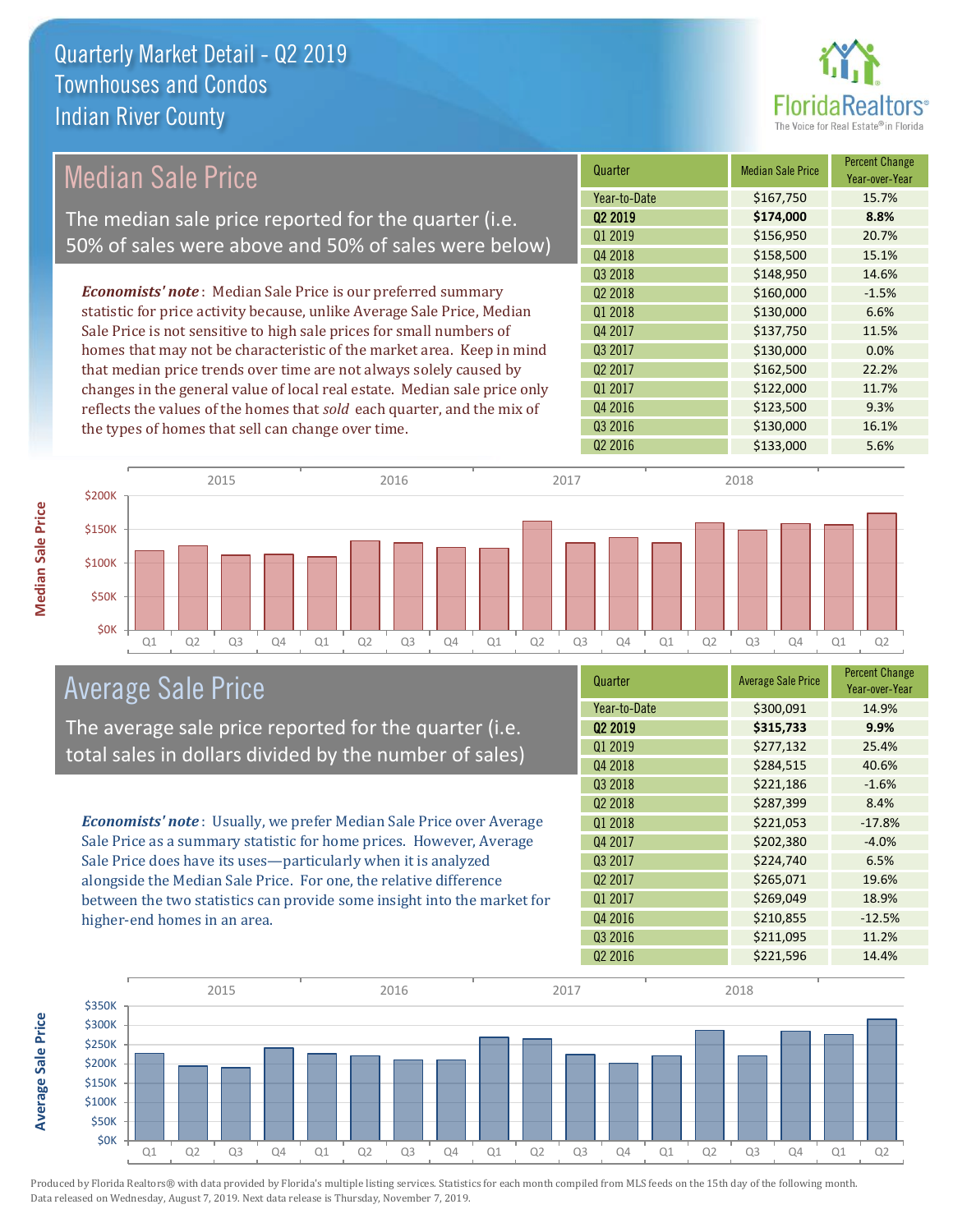

| Dollar Volume                                                                | Quarter             | <b>Dollar Volume</b> | <b>Percent Change</b><br>Year-over-Year |
|------------------------------------------------------------------------------|---------------------|----------------------|-----------------------------------------|
|                                                                              | Year-to-Date        | \$137.7 Million      | 20.4%                                   |
| The sum of the sale prices for all sales which closed                        | 02 2019             | \$86.2 Million       | 13.2%                                   |
| during the quarter                                                           | Q1 2019             | \$51.5 Million       | 34.8%                                   |
|                                                                              | Q4 2018             | \$46.1 Million       | 31.6%                                   |
|                                                                              | Q3 2018             | \$40.9 Million       | 4.0%                                    |
| <b>Economists' note</b> : Dollar Volume is simply the sum of all sale prices | Q <sub>2</sub> 2018 | \$76.2 Million       | 14.5%                                   |
| in a given time period, and can quickly be calculated by multiplying         | Q1 2018             | \$38.2 Million       | $-27.8%$                                |
| Closed Sales by Average Sale Price. It is a strong indicator of the health   | Q4 2017             | \$35.0 Million       | $-2.9%$                                 |
| of the real estate industry in a market, and is of particular interest to    | Q3 2017             | \$39.3 Million       | 24.2%                                   |
| real estate professionals, investors, analysts, and government agencies.     | Q <sub>2</sub> 2017 | \$66.5 Million       | 14.2%                                   |
| Potential home sellers and home buyers, on the other hand, will likely       | Q1 2017             | \$53.0 Million       | 54.2%                                   |
| be better served by paying attention to trends in the two components         | Q4 2016             | \$36.1 Million       | $-11.4%$                                |
| of Dollar Volume (i.e. sales and prices) individually.                       | Q3 2016             | \$31.7 Million       | $-15.8%$                                |

Q1 Q2 Q3 Q4 Q1 Q2 Q3 Q4 Q1 Q2 Q3 Q4 Q1 Q2 Q3 Q4 Q1 Q2 \$0 \$20 M \$40 M \$60 M \$80 M \$100 M 2015 2016 2017 2018

# Median Percent of Original List Price Received

The median of the sale price (as a percentage of the original list price) across all properties selling during the quarter

*Economists' note* : The Median Percent of Original List Price Received is useful as an indicator of market recovery, since it typically rises as buyers realize that the market may be moving away from them and they need to match the selling price (or better it) in order to get a contract on the house. This is usually the last measure to indicate a market has shifted from down to up, so it is what we would call a *lagging* indicator.

| Quarter             | Med. Pct. of Orig.<br><b>List Price Received</b> | <b>Percent Change</b><br>Year-over-Year |  |  |  |
|---------------------|--------------------------------------------------|-----------------------------------------|--|--|--|
| Year-to-Date        | 93.6%                                            | $-1.5%$                                 |  |  |  |
| 02 2019             | 93.5%                                            | $-1.5%$                                 |  |  |  |
| Q1 2019             | 93.9%                                            | $-1.3%$                                 |  |  |  |
| Q4 2018             | 93.9%                                            | $-1.5%$                                 |  |  |  |
| Q3 2018             | 93.8%                                            | 0.1%                                    |  |  |  |
| Q <sub>2</sub> 2018 | 94.9%                                            | 1.4%                                    |  |  |  |
| 01 2018             | 95.1%                                            | 0.7%                                    |  |  |  |
| Q4 2017             | 95.3%                                            | 1.9%                                    |  |  |  |
| 03 2017             | 93.7%                                            | 0.9%                                    |  |  |  |
| Q <sub>2</sub> 2017 | 93.6%                                            | $-0.1%$                                 |  |  |  |
| Q1 2017             | 94.4%                                            | 0.3%                                    |  |  |  |
| Q4 2016             | 93.5%                                            | $-0.1%$                                 |  |  |  |
| Q3 2016             | 92.9%                                            | $-1.6%$                                 |  |  |  |
| Q <sub>2</sub> 2016 | 93.7%                                            | 0.9%                                    |  |  |  |

Q2 2016 558.3 Million -0.1%



Med. Pct. of Orig.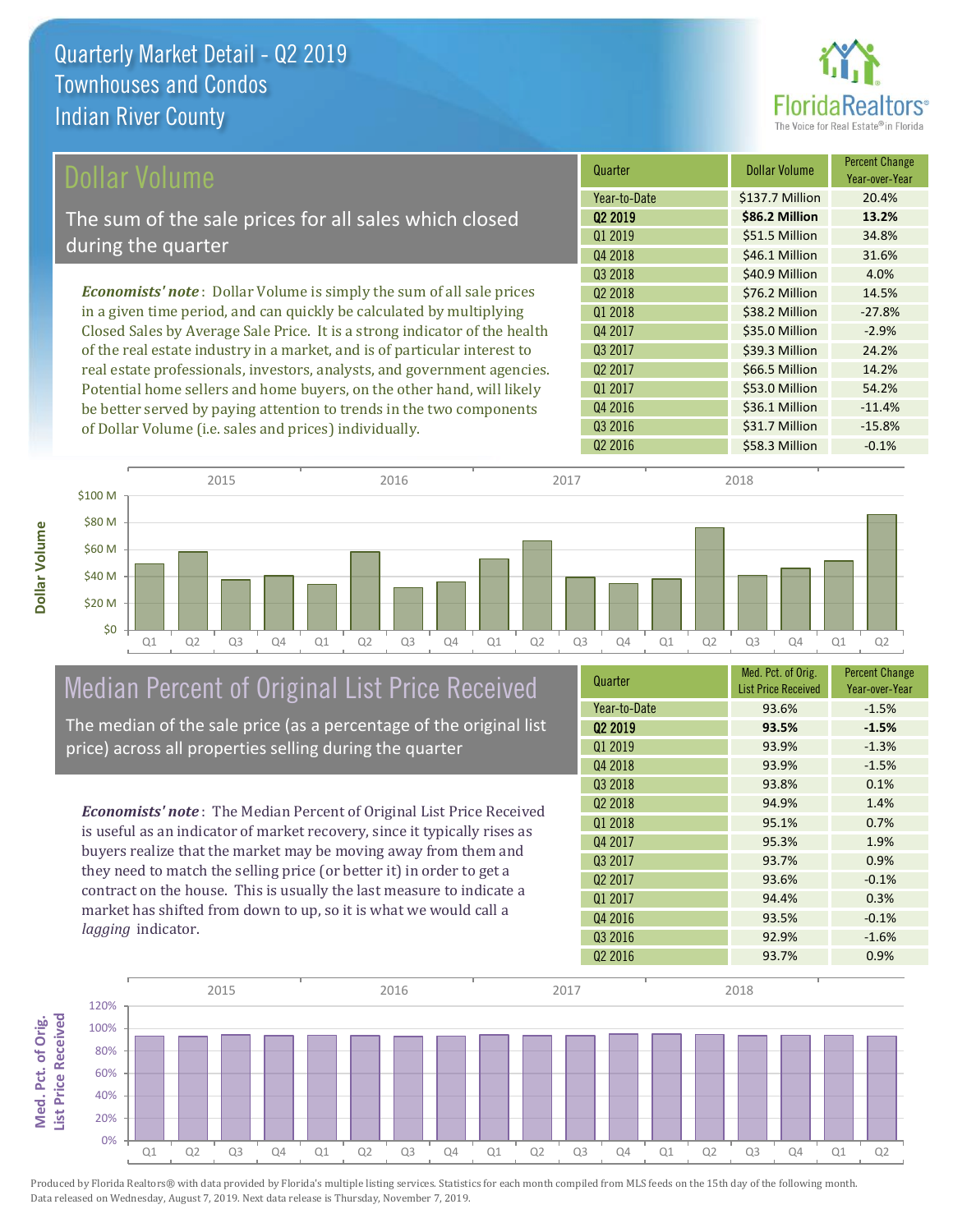

## Median Time to Contract

The median number of days between the listing date and contract date for all Closed Sales during the quarter

*Economists' note* : Like Time to Sale, Time to Contract is a measure of the length of the home selling process calculated for sales which closed during the quarter. The difference is that Time to Contract measures the number of days between the initial listing of a property and the signing of the contract which eventually led to the closing of the sale. When the gap between Median Time to Contract and Median Time to Sale grows, it is usually a sign of longer closing times and/or declining numbers of cash sales.





## Median Time to Sale

**Median Time to** 

**Median Time to** 

The median number of days between the listing date and closing date for all Closed Sales during the quarter

*Economists' note* : Time to Sale is a measure of the length of the home selling process, calculated as the number of days between the initial listing of a property and the closing of the sale. *Median* Time to Sale is the amount of time the "middle" property selling this month was on the market. That is, 50% of homes selling this month took *less* time to sell, and 50% of homes took *more* time to sell. Median Time to Sale gives a more accurate picture than Average Time to Sale, which can be skewed upward by small numbers of properties taking an abnormally long time to sell.

| Quarter             | <b>Median Time to Sale</b> | <b>Percent Change</b><br>Year-over-Year |  |  |  |  |
|---------------------|----------------------------|-----------------------------------------|--|--|--|--|
| Year-to-Date        | 98 Days                    | 21.0%                                   |  |  |  |  |
| Q2 2019             | 95 Days                    | 15.9%                                   |  |  |  |  |
| Q1 2019             | 100 Days                   | 25.0%                                   |  |  |  |  |
| Q4 2018             | 115 Days                   | 11.7%                                   |  |  |  |  |
| Q3 2018             | 109 Days<br>1.9%           |                                         |  |  |  |  |
| Q <sub>2</sub> 2018 | 82 Days                    | $-15.5%$                                |  |  |  |  |
| Q1 2018             | 80 Days                    | $-13.0%$                                |  |  |  |  |
| Q4 2017             | 103 Days                   | $-1.9%$                                 |  |  |  |  |
| Q3 2017             | 107 Days                   | $-12.3%$                                |  |  |  |  |
| Q <sub>2</sub> 2017 | 97 Days                    | $-7.6%$                                 |  |  |  |  |
| Q1 2017             | 92 Days                    | 9.5%                                    |  |  |  |  |
| Q4 2016             | 105 Days                   | $-5.4%$                                 |  |  |  |  |
| Q3 2016             | 122 Days                   | 31.2%                                   |  |  |  |  |
| Q <sub>2</sub> 2016 | 105 Days                   | $-0.9%$                                 |  |  |  |  |

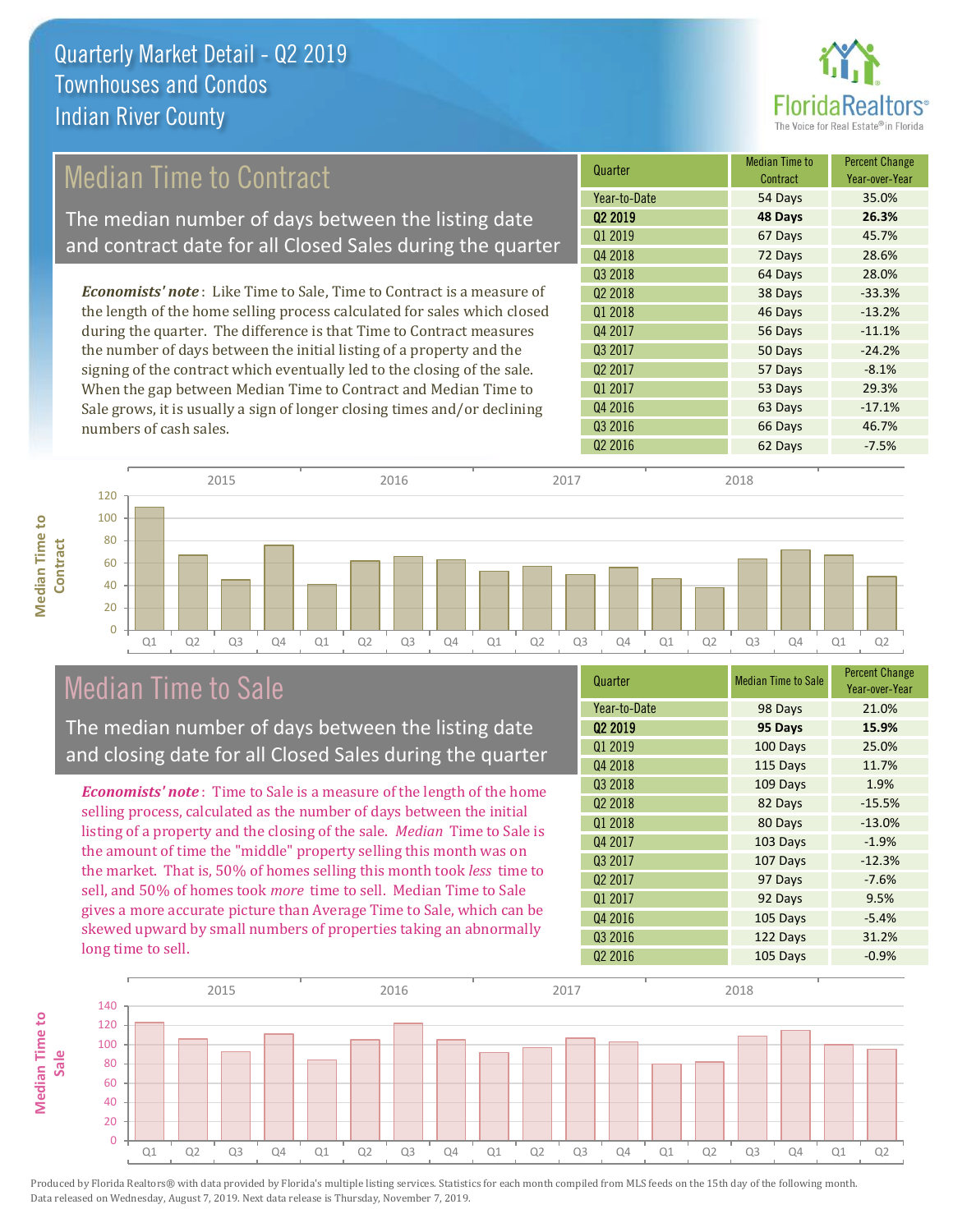

| <b>New Pending Sales</b>                                                      | Quarter             | <b>New Pending Sales</b> | <b>Percent Change</b><br>Year-over-Year |
|-------------------------------------------------------------------------------|---------------------|--------------------------|-----------------------------------------|
|                                                                               | Year-to-Date        | 512                      | $-0.4%$                                 |
| The number of listed properties that went under                               | Q <sub>2</sub> 2019 | 253                      | 5.9%                                    |
| contract during the quarter                                                   | Q1 2019             | 259                      | $-5.8%$                                 |
|                                                                               | Q4 2018             | 151                      | $-11.7%$                                |
|                                                                               | 03 2018             | 188                      | 11.2%                                   |
| <b>Economists' note:</b> Because of the typical length of time it takes for a | 02 2018             | 239                      | 9.1%                                    |
| sale to close, economists consider Pending Sales to be a decent               | Q1 2018             | 275                      | 4.6%                                    |
| indicator of potential future Closed Sales. It is important to bear in        | Q4 2017             | 171                      | $-2.8%$                                 |
| mind, however, that not all Pending Sales will be closed successfully.        | Q3 2017             | 169                      | 1.2%                                    |
| So, the effectiveness of Pending Sales as a future indicator of Closed        | Q <sub>2</sub> 2017 | 219                      | 0.9%                                    |
| Sales is susceptible to changes in market conditions such as the              | Q1 2017             | 263                      | 16.4%                                   |
| availability of financing for homebuyers and the inventory of                 | Q4 2016             | 176                      | 13.5%                                   |
| distressed properties for sale.                                               | Q3 2016             | 167                      | $-10.2%$                                |
|                                                                               | Q <sub>2</sub> 2016 | 217                      | $-43.6%$                                |

**New Listings**

| 500 |    |    | 2015           |    |    |                | 2016 |    |    |    | 2017           |                |    |    | 2018           |    |    |    |  |
|-----|----|----|----------------|----|----|----------------|------|----|----|----|----------------|----------------|----|----|----------------|----|----|----|--|
|     |    |    |                |    |    |                |      |    |    |    |                |                |    |    |                |    |    |    |  |
| 400 |    |    |                |    |    |                |      |    |    |    |                |                |    |    |                |    |    |    |  |
| 300 |    |    |                |    |    |                |      |    |    |    |                |                |    |    |                |    |    |    |  |
| 200 |    |    |                |    |    |                |      |    |    |    |                |                |    |    |                |    |    |    |  |
| 100 |    |    |                |    |    |                |      |    |    |    |                |                |    |    |                |    |    |    |  |
| 0   |    |    |                |    |    |                |      |    |    |    |                |                |    |    |                |    |    |    |  |
|     | Q1 | Q2 | Q <sub>3</sub> | Q4 | Q1 | Q <sub>2</sub> | Q3   | Q4 | Q1 | Q2 | Q <sub>3</sub> | Q <sub>4</sub> | Q1 | Q2 | Q <sub>3</sub> | Q4 | Q1 | Q2 |  |

# New Listings

The number of properties put onto the market during the quarter

*Economists' note* : New Listings tend to rise in delayed response to increasing prices, so they are often seen as a lagging indicator of market health. As prices rise, potential sellers raise their estimations of value—and in the most recent cycle, rising prices have freed up many potential sellers who were previously underwater on their mortgages. Note that in our calculations, we take care to not include properties that were recently taken off the market and quickly relisted, since these are not really *new* listings.

| Quarter             | <b>New Listings</b> | <b>Percent Change</b><br>Year-over-Year |  |  |  |  |
|---------------------|---------------------|-----------------------------------------|--|--|--|--|
| Year-to-Date        | 685                 | 3.8%                                    |  |  |  |  |
| 02 2019             | 268                 | 2.3%                                    |  |  |  |  |
| Q1 2019             | 417                 | 4.8%                                    |  |  |  |  |
| Q4 2018             | 286                 | 18.7%                                   |  |  |  |  |
| 03 2018             | 240                 | 38.7%                                   |  |  |  |  |
| Q <sub>2</sub> 2018 | 262                 | $-0.8%$                                 |  |  |  |  |
| Q1 2018             | 398                 | 23.6%                                   |  |  |  |  |
| Q4 2017             | 241                 | 9.5%                                    |  |  |  |  |
| Q3 2017             | 173                 | 2.4%                                    |  |  |  |  |
| Q <sub>2</sub> 2017 | 264                 | 22.8%                                   |  |  |  |  |
| Q1 2017             | 322                 | $-0.6%$                                 |  |  |  |  |
| Q4 2016             | 220                 | $-0.9%$                                 |  |  |  |  |
| Q3 2016             | 169                 | $-23.5%$                                |  |  |  |  |
| Q <sub>2</sub> 2016 | 215                 | 0.0%                                    |  |  |  |  |

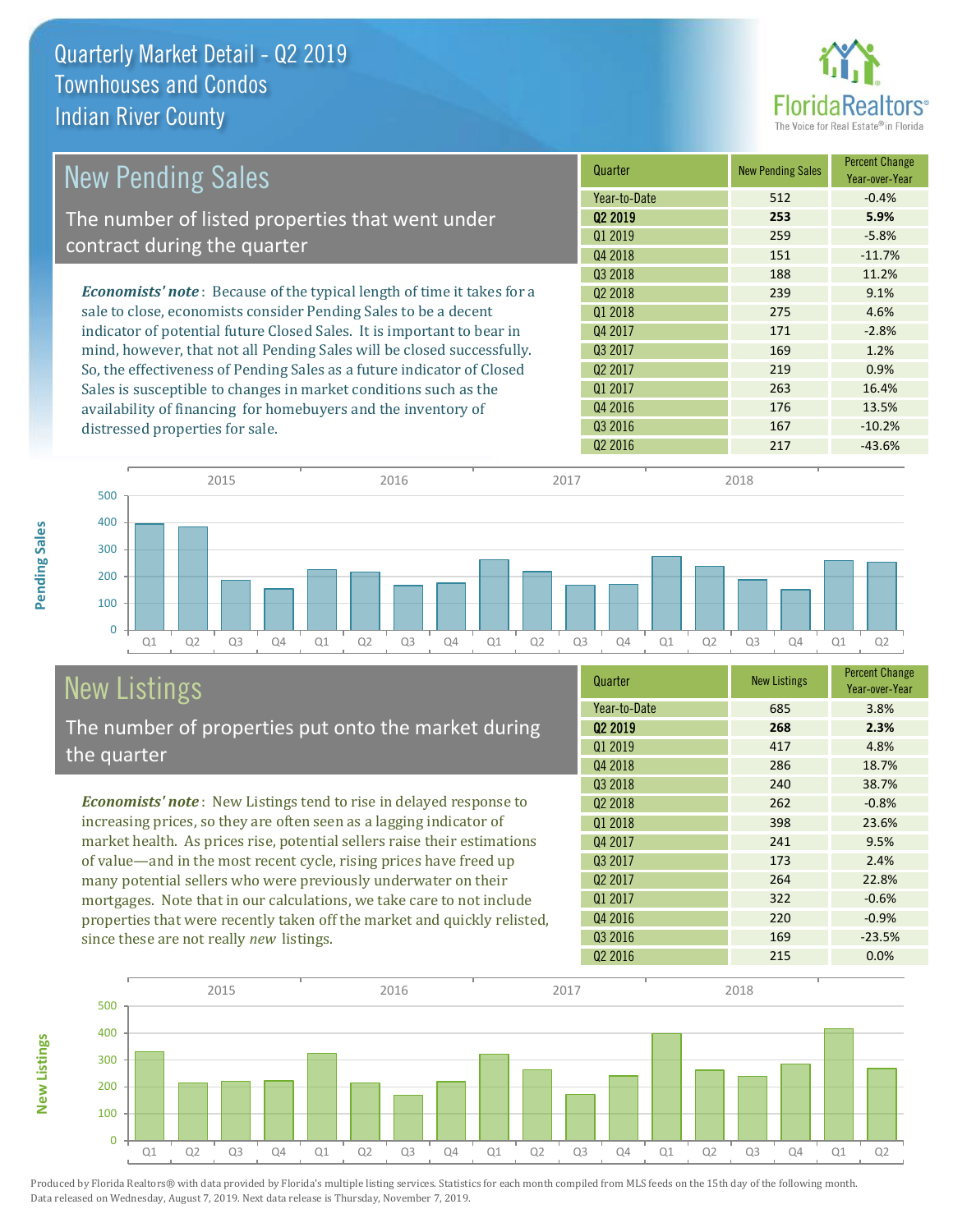

| Inventory (Active Listings)                                                  | Quarter                  | Inventory | <b>Percent Change</b><br>Year-over-Year |
|------------------------------------------------------------------------------|--------------------------|-----------|-----------------------------------------|
|                                                                              | <b>YTD (Monthly Avg)</b> | 515       | 29.1%                                   |
| The number of property listings active at the end of                         | 02 2019                  | 463       | 28.6%                                   |
|                                                                              | 01 2019                  | 530       | 27.7%                                   |
| the quarter                                                                  | Q4 2018                  | 443       | 35.9%                                   |
|                                                                              | 03 2018                  | 365       | 15.9%                                   |
| <b>Economists' note</b> : There are a number of ways to define and calculate | 02 2018                  | 360       | 0.6%                                    |
| Inventory. Our method is to simply count the number of active listings       | 01 2018                  | 415       | 15.9%                                   |
| on the last day of the quarter, and hold this number to compare with         | Q4 2017                  | 326       | $-0.9%$                                 |
| the same quarter the following year. Inventory rises when New                | 03 2017                  | 315       | 3.6%                                    |
| Listings are outpacing the number of listings that go off-market             | Q <sub>2</sub> 2017      | 358       | 6.5%                                    |
| (regardless of whether they actually sell). Likewise, it falls when New      | Q1 2017                  | 358       | $-10.3%$                                |
| Listings aren't keeping up with the rate at which homes are going off-       | 04 2016                  | 329       | $-1.8%$                                 |



# Months Supply of Inventory

An estimate of the number of months it will take to deplete the current Inventory given recent sales rates

*Economists' note* : MSI is a useful indicator of market conditions. The benchmark for a balanced market (favoring neither buyer nor seller) is 5.5 months of inventory. Anything higher is traditionally a buyers' market, and anything lower is a sellers' market. There is no single accepted way of calculating MSI. A common method is to divide current Inventory by the most recent month's Closed Sales count, but this count is a usually poor predictor of future Closed Sales due to seasonal cycles. To eliminate seasonal effects, we use the 12-month average of monthly Closed Sales instead.

| Quarter                  | <b>Months Supply</b> | <b>Percent Change</b><br>Year-over-Year |
|--------------------------|----------------------|-----------------------------------------|
| <b>YTD (Monthly Avg)</b> | 7.8                  | 25.8%                                   |
| Q <sub>2</sub> 2019      | 6.9                  | 25.5%                                   |
| Q1 2019                  | 8.0                  | 23.1%                                   |
| Q4 2018                  | 6.8                  | 38.8%                                   |
| Q3 2018                  | 5.5                  | 14.6%                                   |
| 02 2018                  | 5.5                  | $-1.8%$                                 |
| Q1 2018                  | 6.5                  | 18.2%                                   |
| Q4 2017                  | 4.9                  | $-9.3%$                                 |
| Q3 2017                  | 4.8                  | $-4.0%$                                 |
| Q <sub>2</sub> 2017      | 5.6                  | 7.7%                                    |
| Q1 2017                  | 5.5                  | $-5.2%$                                 |
| Q4 2016                  | 5.4                  | 20.0%                                   |
| Q3 2016                  | 5.0                  | 31.6%                                   |
| Q <sub>2</sub> 2016      | 5.2                  | 36.8%                                   |

Q3 2016 304 5.2%



Produced by Florida Realtors® with data provided by Florida's multiple listing services. Statistics for each month compiled from MLS feeds on the 15th day of the following month. Data released on Wednesday, August 7, 2019. Next data release is Thursday, November 7, 2019.

market.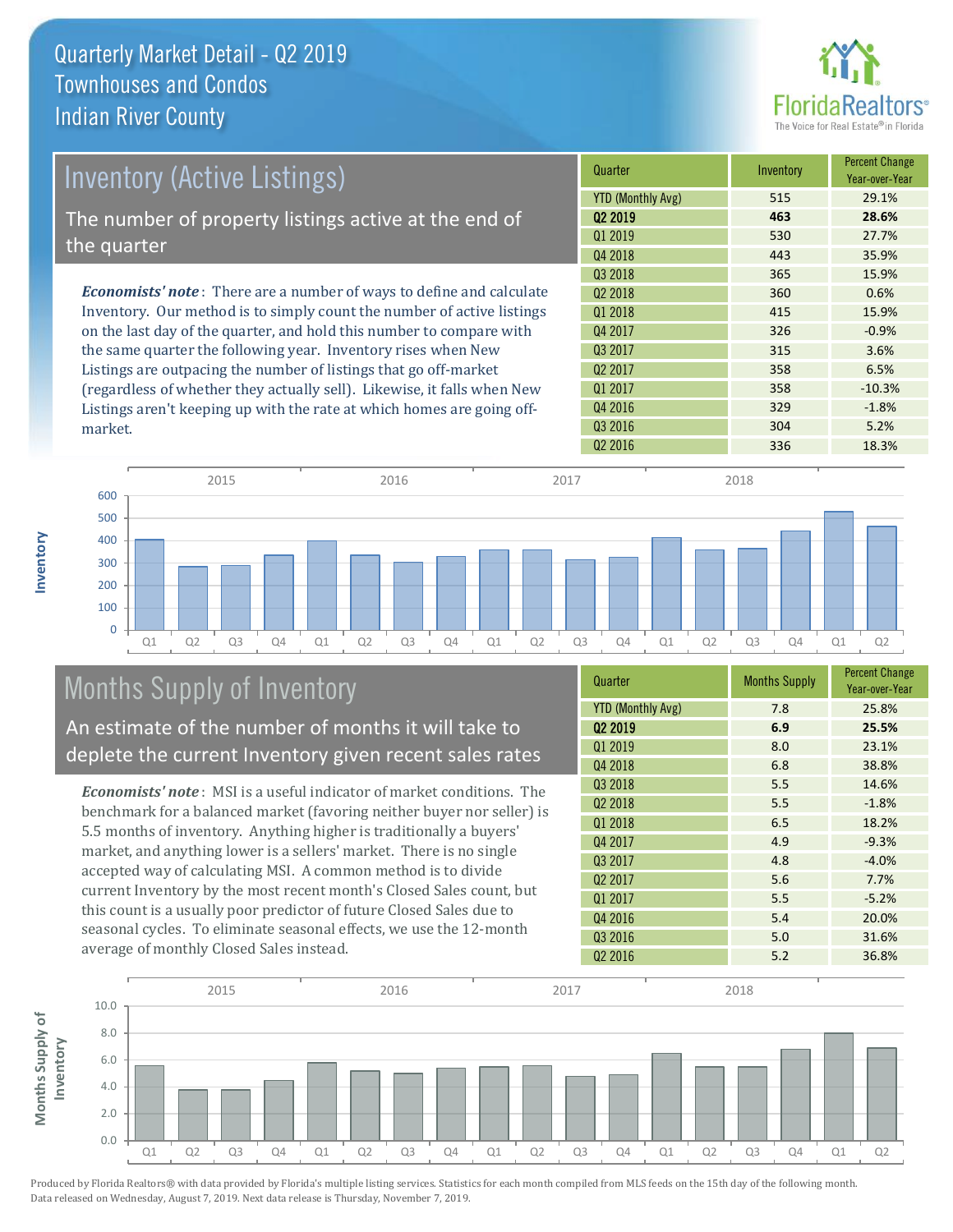

# Closed Sales by Sale Price

The number of sales transactions which closed during the quarter

*Economists' note:* Closed Sales are one of the simplest—yet most important—indicators for the residential real estate market. When comparing Closed Sales across markets of different sizes, we recommend comparing the percent changes in sales rather than the number of sales. Closed Sales (and many other market metrics) are affected by seasonal cycles, so actual trends are more accurately represented by year-over-year changes (i.e. comparing a quarter's sales to the amount of sales in the same quarter in the previous year), rather than changes from one quarter to the next.

| <b>Sale Price</b>     | <b>Closed Sales</b> | <b>Percent Change</b><br>Year-over-Year |
|-----------------------|---------------------|-----------------------------------------|
| Less than \$50,000    | $\Omega$            | $-100.0%$                               |
| $$50,000 - $99,999$   | 47                  | 2.2%                                    |
| $$100,000 - $149,999$ | 67                  | $-9.5%$                                 |
| $$150,000 - $199,999$ | 34                  | $-5.6%$                                 |
| \$200,000 - \$249,999 | 18                  | $-5.3%$                                 |
| \$250,000 - \$299,999 | 17                  | $-10.5%$                                |
| \$300,000 - \$399,999 | 18                  | 38.5%                                   |
| \$400,000 - \$599,999 | 37                  | 48.0%                                   |
| \$600,000 - \$999,999 | 25                  | 56.3%                                   |
| \$1,000,000 or more   | 10                  | $-9.1%$                                 |



### Median Time to Contract by Sale Price The median number of days between the listing date and contract date for all Closed Sales during the quarter

*Economists' note* : Like Time to Sale, Time to Contract is a measure of the length of the home selling process calculated for sales which closed during the quarter. The difference is that Time to Contract measures the number of days between the initial listing of a property and the signing of the contract which eventually led to the closing of the sale. When the gap between Median Time to Contract and Median Time to Sale grows, it is usually a sign of longer closing times and/or declining numbers of cash sales.

| <b>Sale Price</b>     | <b>Median Time to</b><br>Contract | <b>Percent Change</b><br>Year-over-Year |
|-----------------------|-----------------------------------|-----------------------------------------|
| Less than \$50,000    | (No Sales)                        | N/A                                     |
| $$50,000 - $99,999$   | 33 Days                           | 0.0%                                    |
| $$100,000 - $149,999$ | 55 Days                           | 139.1%                                  |
| \$150,000 - \$199,999 | 43 Days                           | 13.2%                                   |
| \$200,000 - \$249,999 | 123 Days                          | 179.5%                                  |
| \$250,000 - \$299,999 | 51 Days                           | 27.5%                                   |
| \$300,000 - \$399,999 | 47 Days                           | $-70.6%$                                |
| \$400,000 - \$599,999 | 93 Days                           | 20.8%                                   |
| \$600,000 - \$999,999 | 49 Days                           | 25.6%                                   |
| \$1,000,000 or more   | 38 Days                           | $-57.8%$                                |

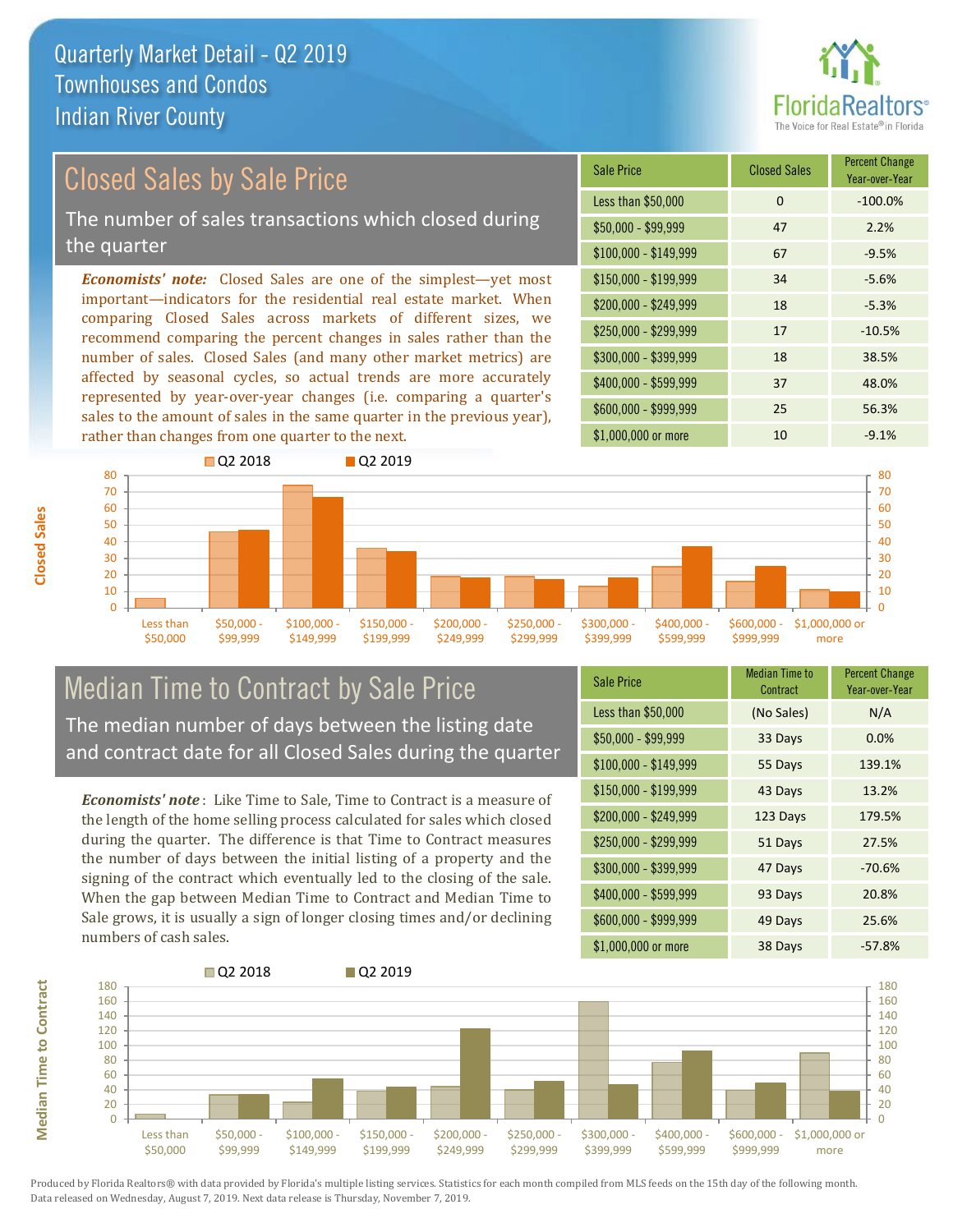

# New Listings by Initial Listing Price

The number of properties put onto the market during the quarter

*Economists' note:* New Listings tend to rise in delayed response to increasing prices, so they are often seen as a lagging indicator of market health. As prices rise, potential sellers raise their estimations of value—and in the most recent cycle, rising prices have freed up many potential sellers who were previously underwater on their mortgages. Note that in our calculations, we take care to not include properties that were recently taken off the market and quickly relisted, since these are not really *new* listings.

| <b>Initial Listing Price</b> | <b>New Listings</b> | <b>Percent Change</b><br>Year-over-Year |
|------------------------------|---------------------|-----------------------------------------|
| Less than \$50,000           | 0                   | N/A                                     |
| $$50,000 - $99,999$          | 52                  | $-8.8%$                                 |
| $$100,000 - $149,999$        | 70                  | 12.9%                                   |
| $$150,000 - $199,999$        | 33                  | 6.5%                                    |
| \$200,000 - \$249,999        | 14                  | $-50.0%$                                |
| \$250,000 - \$299,999        | 27                  | 42.1%                                   |
| \$300,000 - \$399,999        | 27                  | 50.0%                                   |
| \$400,000 - \$599,999        | 18                  | 0.0%                                    |
| \$600,000 - \$999,999        | 16                  | $-15.8%$                                |
| \$1,000,000 or more          | 11                  | 10.0%                                   |



### Inventory by Current Listing Price The number of property listings active at the end of the quarter

*Economists' note* : There are a number of ways to define and calculate Inventory. Our method is to simply count the number of active listings on the last day of the quarter, and hold this number to compare with the same quarter the following year. Inventory rises when New Listings are outpacing the number of listings that go off-market (regardless of whether they actually sell). Likewise, it falls when New Listings aren't keeping up with the rate at which homes are going offmarket.

| <b>Current Listing Price</b> | Inventory | <b>Percent Change</b><br>Year-over-Year |
|------------------------------|-----------|-----------------------------------------|
| Less than \$50,000           | 0         | N/A                                     |
| $$50,000 - $99,999$          | 55        | 31.0%                                   |
| $$100,000 - $149,999$        | 62        | 26.5%                                   |
| $$150,000 - $199,999$        | 35        | 2.9%                                    |
| \$200,000 - \$249,999        | 33        | $-5.7%$                                 |
| \$250,000 - \$299,999        | 40        | 11.1%                                   |
| \$300,000 - \$399,999        | 75        | 53.1%                                   |
| $$400,000 - $599,999$        | 54        | 1.9%                                    |
| \$600,000 - \$999,999        | 62        | 63.2%                                   |
| \$1,000,000 or more          | 47        | 95.8%                                   |



Produced by Florida Realtors® with data provided by Florida's multiple listing services. Statistics for each month compiled from MLS feeds on the 15th day of the following month. Data released on Wednesday, August 7, 2019. Next data release is Thursday, November 7, 2019.

**Inventory**